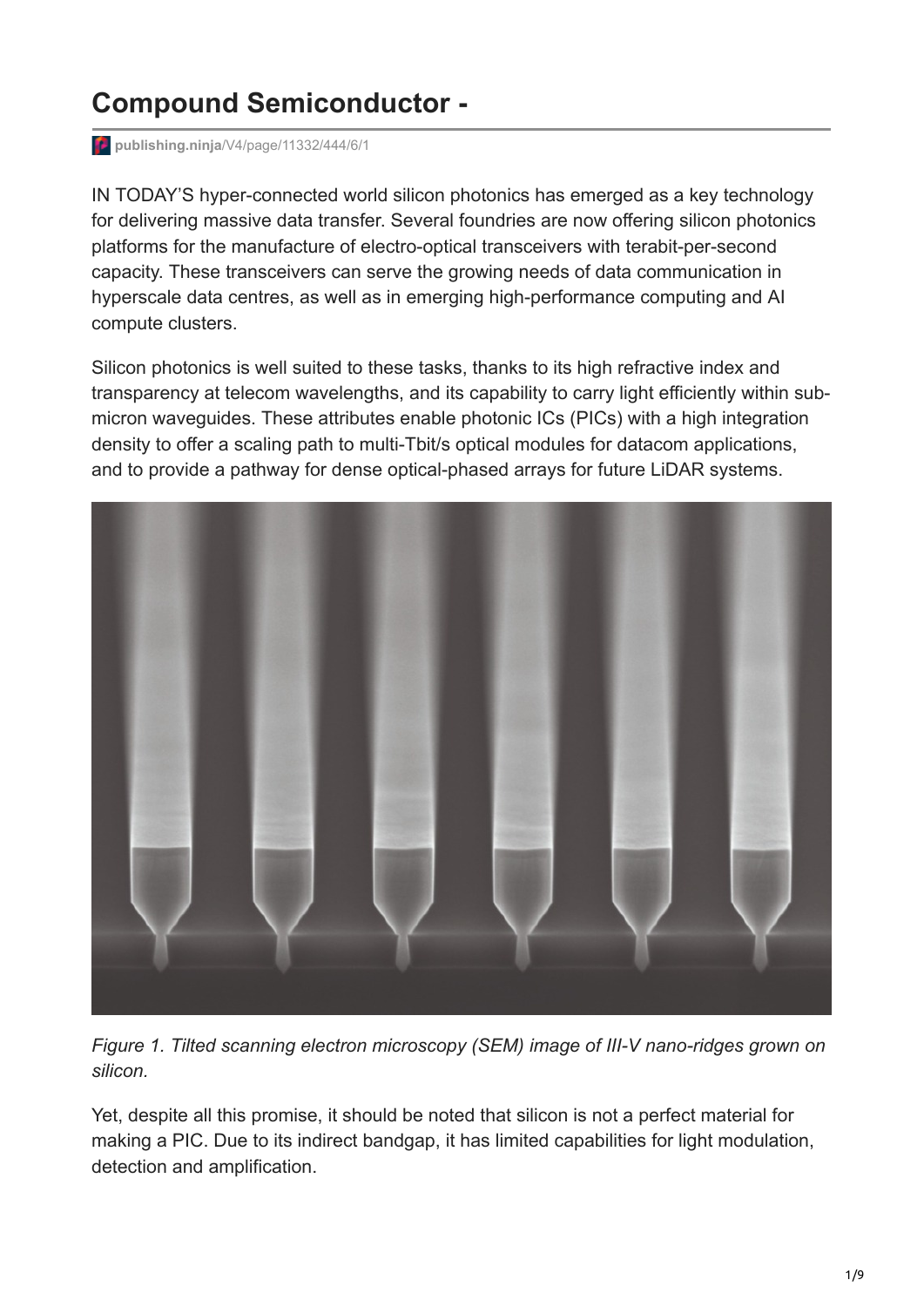All that functionality in today's silicon PICs is partially provided by the monolithic integration of other materials. One of them is germanium, which enables waveguide photodetectors with excellent responsivities out to 1550 nm and acceptable dark currents for high-speed data receivers. However, with germanium, light amplification is still missing from the PIC engineer's toolbox, as well as photodetection at longer wavelengths – these are valued attributes for a variety of emerging optical sensing applications.

A well-trodden path to overcoming this limitation is to integrate III-Vs onto a silicon photonics platform. Right now, two of the most popular approaches to hybrid III-V integration are flip-chip assembly and die-to-wafer bonding. Both are suitable for serving low to medium wafer volumes. However, in the longer run, arguably monolithic heteroepitaxial growth of III-Vs directly on silicon offers a more promising pathway to the lowest cost, scalability, and the highest throughput.



*Figure 2. 3D figure of nano-ridge waveguide photodetector devices produced at imec.*

While this approach has much potential, realising it is not easy. For several decades researchers have grappled with the difficulties of direct growth of high-quality III-V layers on silicon. There are challenges associated with mismatch in the crystal lattice constant, the thermal expansion coefficient and crystal polarity. Despite significant progress, even today state-of-the-art III-V layers that are directly grown on silicon have defectivity levels several orders of magnitude higher than those on native substrates. It is also worth noting that when these layers are added by the most common approach, blanket growth, buffer layers have to be several micrometres thick to accommodate crystal defects. That's not ideal, hampering scalability to large wafer sizes.

## **Shifting to nano-ridges**

At imec, a globally renowned microelectronic research centre based in Belgium, our team is pioneering a unique approach to tackling this issue. With our way forward, which we refer to as nano-ridge engineering, our process for forming devices begins with the selective-area growth of III-Vs in narrow trenches that are patterned on a 300 mm silicon substrate. The high aspect ratio of these narrow trenches traps dislocation defects. After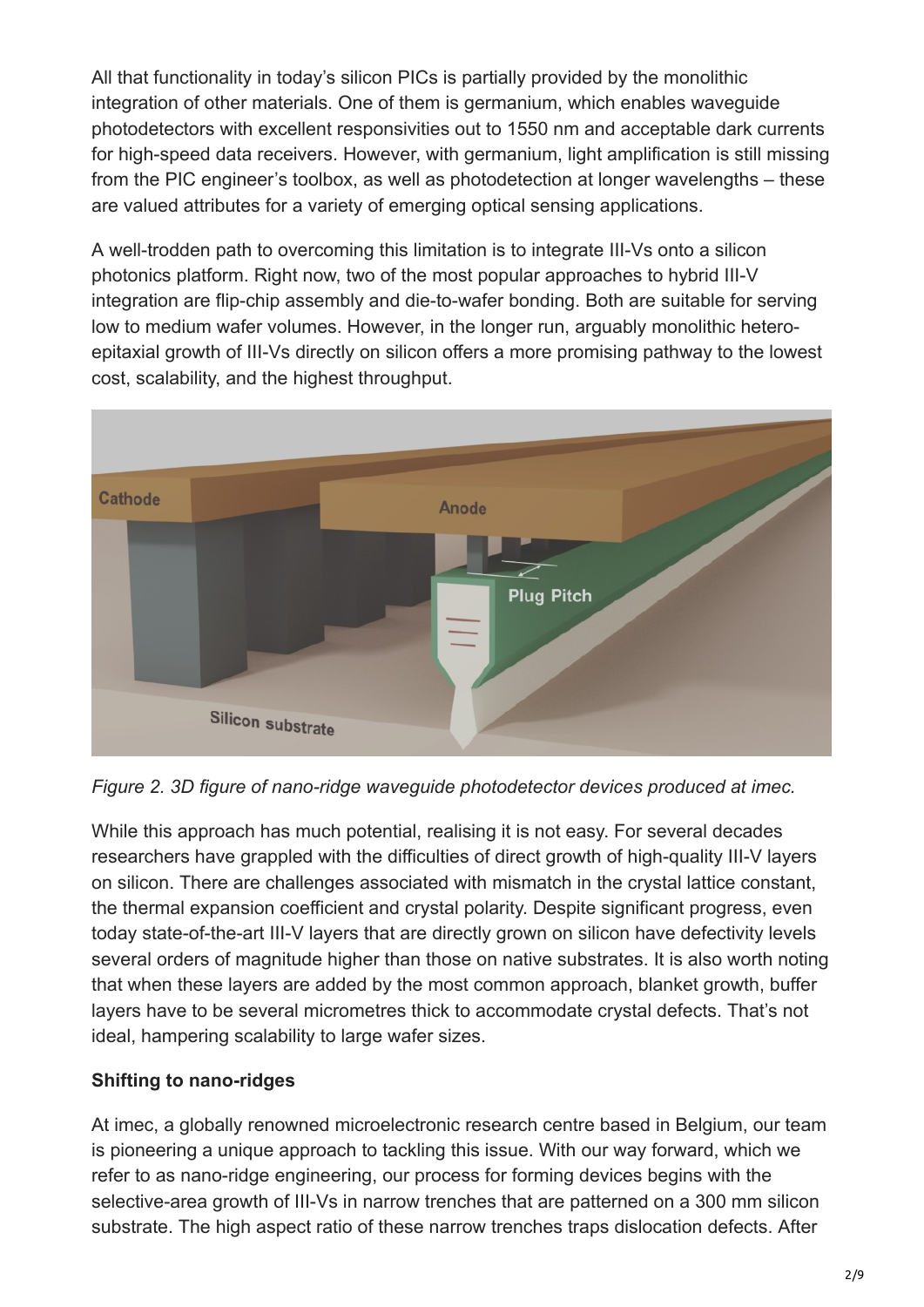filling the trench, growth of the III-V continues, forming a nano-ridge with an increased volume, an engineered nano-ridge shape, and a very low defect density. By avoiding the need for a thick III-V buffer, this approach results in III-V nano-ridges that are close to the underlying silicon.



*Figure 3. (Right) High-angle annular dark-field scanning transmission electron microscopy (HAADF-STEM) cross-sectional image of GaAs nano-ridge with three InGaAs quantum wells. (Far right) Description of the nano-ridge cross-section. For more details, see C. I. Ozdemir et al. Dec. 2020, pp. 1–4, doi: 10.1109/ECOC48923.2020.9333310*

When we use nano-ridge engineering to integrate III-Vs with silicon, we form silicon {111} facets at the bottom of the trenches by applying an anisotropic etch. This creates a Vshape bottom, with the orientation of the facet preventing the formation of anti-phase domains (see Figure 1).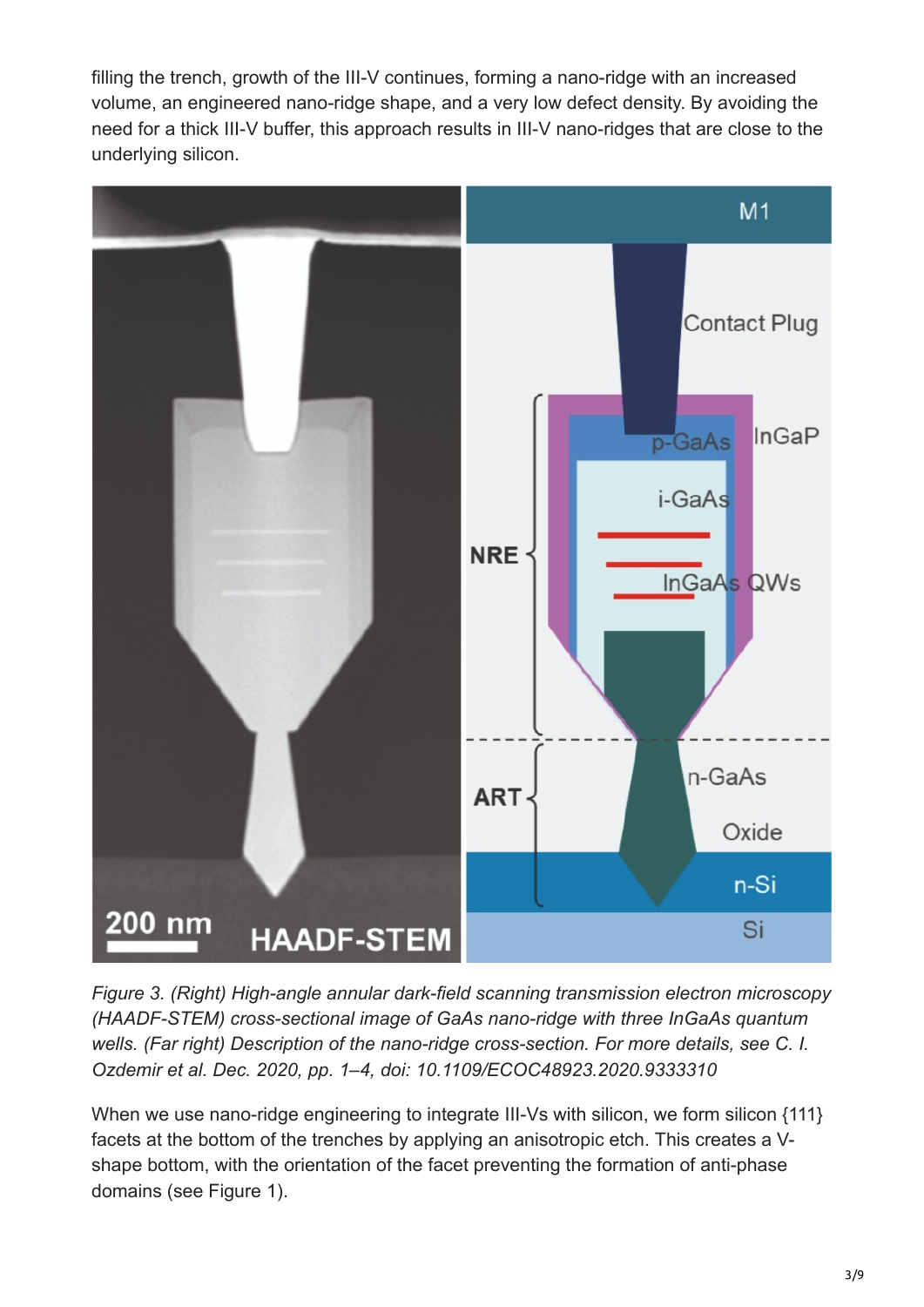We control the profile of our nano-ridges by adjusting the growth parameters for MOCVD. We have learnt how to engineer a rectangular-shaped nano-ridge with a flat (001) surface, an architecture that provides a great platform for photonics as every ridge provides a waveguide for light and a foundation for making III-V devices.

In addition to controlling the shape of the nano-ridge, our engineering technology enables us to introduce different dopants and III-Vs. We can form diode junctions, introduce quantum wells, alternate between different combinations of III-Vs, and passivate our waveguides.



*Figure 4. Dark current distribution at different bias voltages. For more details, see C. I. Ozdemir et al. Dec. 2020, pp. 1–4, doi: 10.1109/ECOC48923.2020.9333310*

A starting point for our work has been the optically pumped lasing of nano-ridge waveguides, a feat demonstrated by our team several years' ago. Back then, using nanoridge engineering, we compressively strained In $_{0.20}$ Ga $_{0.80}$ As/GaAs multi-quantum wells horizontally grown on the (001) plane of a nano-ridge in a nano-ridge waveguide. To ensure carrier confinement and surface passivation, we encapsulated the nano-ridge waveguide with a lattice-matched InGaP layer. Cavities were created by incorporating reflector gratings into nano-ridge waveguides, and the addition of out-coupler gratings enabled us to read out the laser response. Highlights from that time included lasing at 1028 nm, with the peak of the laser emission at a level 28 dB higher than the background. Initially we built on that success with simulations considering coupling into a regular silicon waveguide. These calculations underscored the promise of integrating our nanoridge devices with an established silicon photonics platform.

We have used nano-ridge engineering to produce a wide variety of devices. Before our latest work on photodetectors, we developed HBTs. This class of transistor exploits the excellent mobility of the III-Vs for high-frequency RF applications, such as 5G and its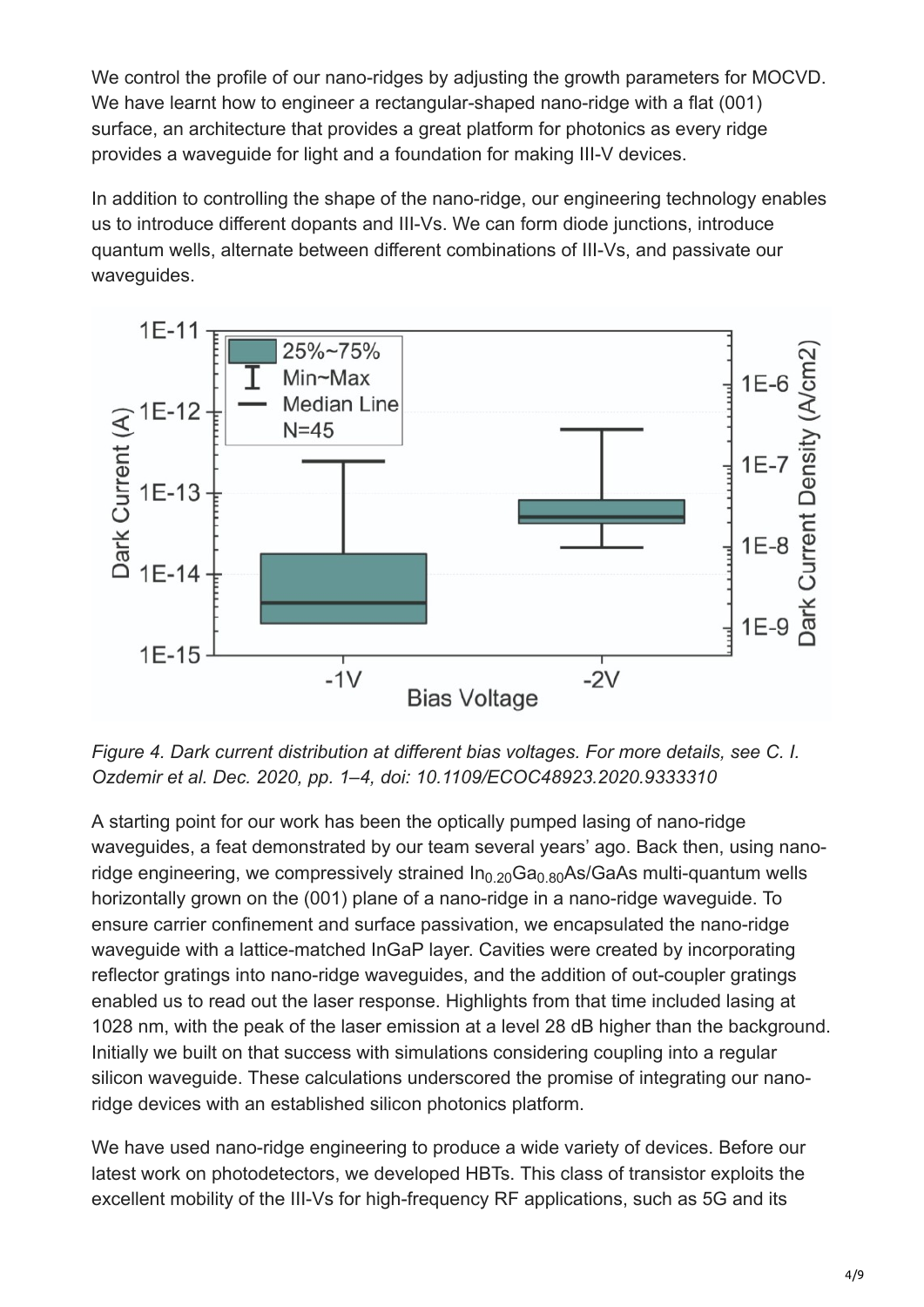potential successors. The attractions of producing HBTs on silicon with nano-ridge engineering include greater flexibility of designs, lower cost and a smaller footprint.

## **Nano-ridge photodetectors**

Recently, we have expanded the range of devices that can be produced on our nanoridges to include high-quality photodetectors. A key requirement when designing these devices is to make sure that the bandgap of the absorbing material is low enough to capture the light of the desired wavelength. If the device is to have a small footprint, it is also critical that the absorption coefficient of the material is sufficiently high. There are also other potential requirements: if there is a need for a low-noise, highly sensitive detector, the absorbing material must have a low defect density; and if high-speed operation is a must, then the absorbing material needs to have high mobilities for electron and holes, as this enables carriers to be collected quickly. For the last few decades, conventional InGaAs photodetectors fulfilling all of these requirements have been produced in large quantities.



*Figure 5. (a-b) Modal cross-sections of a nano-ridge waveguide and a 2.0 µm focused beam, using a linear colour scale. (c) Top view of measurement setup with cleaved facet and lensed fibre. For more details, see C. I. Ozdemir et al. Dec. 2020, pp. 1–4, doi: 10.1109/ECOC48923.2020.9333310*

The most common architecture for the photodetector is a *p*-*i*-*n* diode, with light absorbed primarily in the intrinsic volume. With this design, diodes operating under reverse bias can attain very high electric fields in the intrinsic region, aiding effective collection of the generated carriers. Metal contacts at the *p*- and *n*- sides of the diode provide electrical connectivity to the outside world (see Figure 2).

In our latest study, we have evaluated the potential of using a nano-ridge to monolithically integrate high-quality III-V photodetectors on a silicon platform. Using structures for demonstrating optically pumped lasers as the foundation for our recent work, we have developed the expertise to introduce *p*-*i*-*n* doping and create a diode junction, and to add metal contacts to our devices.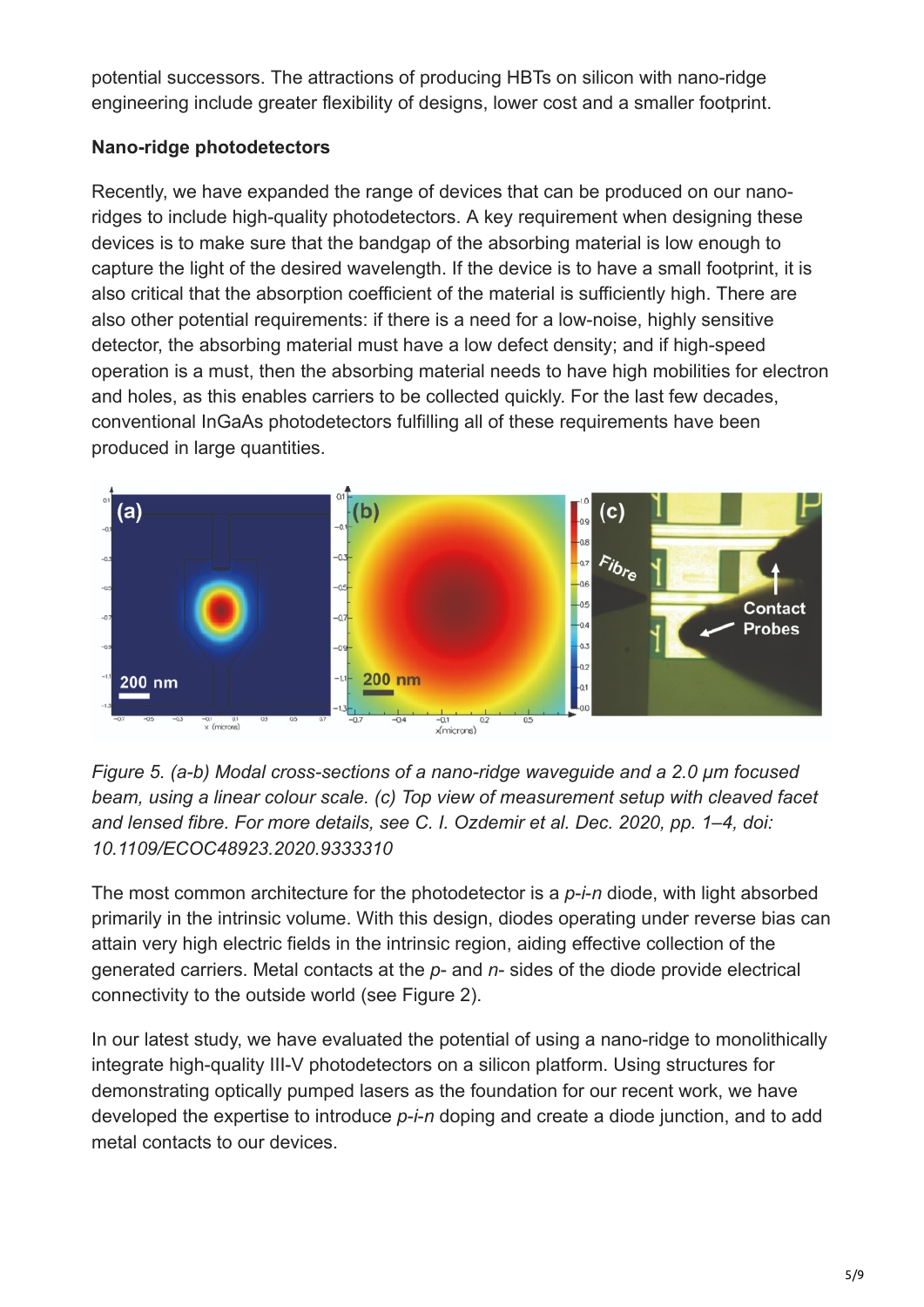We grow our InGaAs/GaAs photodetectors in imec's 300 mm CMOS line, using MOCVD to add III-Vs to *n*-doped silicon wafers. By growing these III-Vs in trenches 300 nm deep and 80 nm to 100 nm wide, we have an aspect ratio of more than 3.5, which is high enough to ensure efficient defect trapping. All the threading and misfit dislocation defects initiated at the interface between GaAs and silicon are effectively confined inside the trenches.

During the growth of GaAs, dopants are introduced to define the *p*-*i*-*n* diode, using doping concentrations of about 1.0 x 10<sup>19</sup> cm<sup>-3</sup> for *n*-type and *p*-type GaAs. Absorption of the incident light takes place in three 10 nm-thick In $_{\rm 0.20}$ Ga $_{\rm 0.80}$ As quantum wells embedded in the *i*-GaAs layer, shown in Figure 3. To passivate the surface, we cap the rectangularly shaped nano-ridge waveguide with an InGaP layer. After oxide filling, local etching of the InGaP layer and the addition of tungsten contact plugs creates an electrical contact to the top *p*-GaAs layer. Also, tungsten plugs down to *n*-doped silicon substrate are formed to contact the *n*-GaAs end of the device. Standard CMOS copper metallization processing complete device fabrication.



*Figure 6. Dark and light measurements of current-voltage (I-V) characteristics of devices with different p-contact plug pitches, (inset) light I-V zoom in at linear scale. For more details, see C. I. Ozdemir et al. Dec. 2020, pp. 1–4, doi: 10.1109/ECOC48923.2020.9333310*

With our design, light is strongly confined in the GaAs nano-ridge waveguide, thanks to the high refractive index of GaAs compared to its surrounding oxide layer. Due to the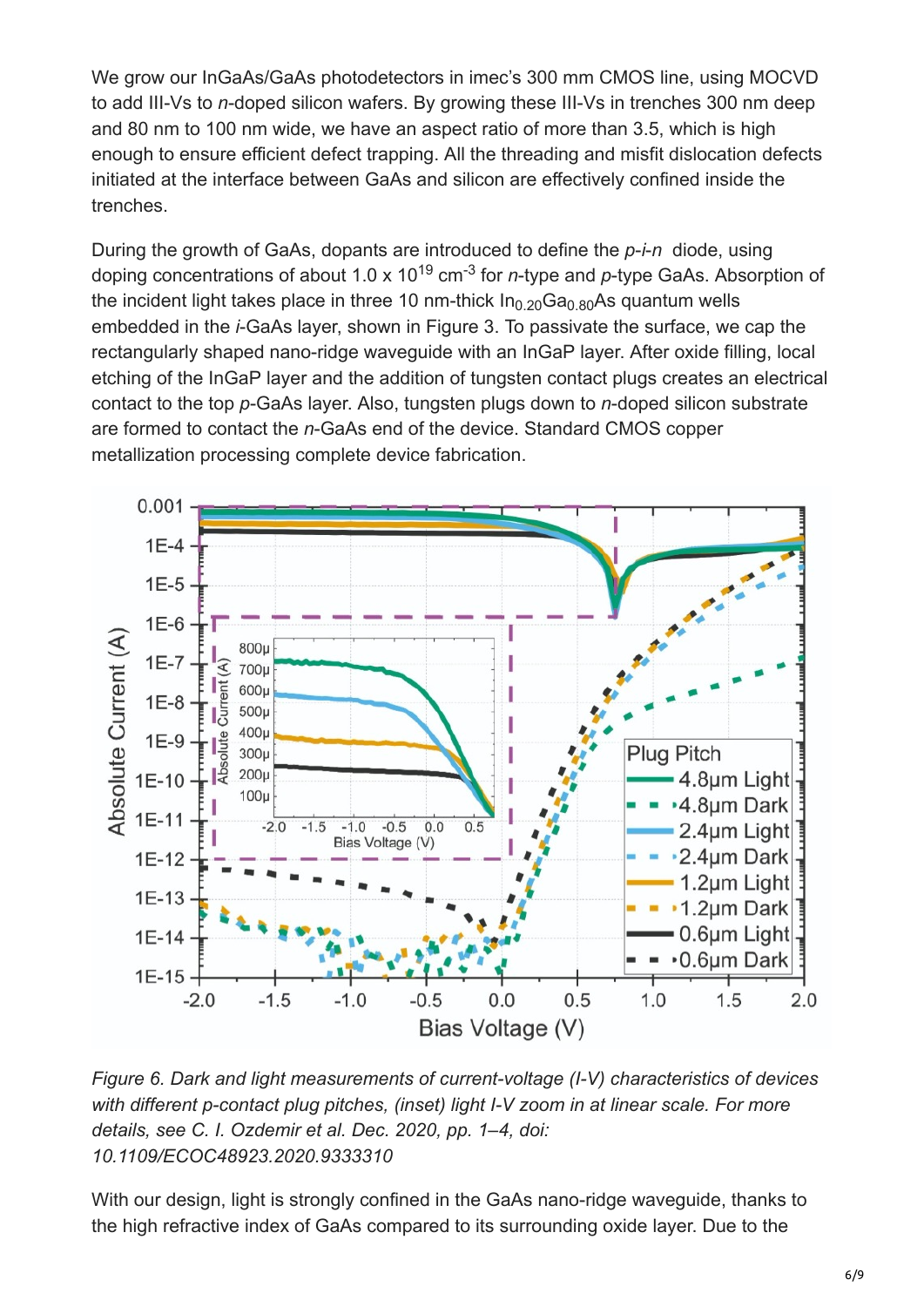small cross-section of our nano-ridge waveguides, it challenging to provide a good electrical connection to our devices. Part of the difficulty is that any metal that directly touches the nano-ridges introduces optical absorption losses, and in turn diminishes the responsivity of the photodetector. We have investigated the extent of this issue by varying the density and pitch of *p*-contact plugs landing on the top of the GaAs nano-ridges, and examining their correlation with the measured photodetector responsivity.

In our latest iteration, we cleaved one end of our nano-ridge waveguides to provide optical access from the chip edge to the cleaved optical facet. Cleaving one side of the InGaAs/GaAs nano-ridges yielded 500 μm-long devices.

Before directing light at our photodetectors, we measured their dark current performance under reverse bias. These measurements, carried out under dark conditions – as the name implies – provide an insight into device and material quality. Using typical reverse biases of -1 V and -2 V, we observed very low median dark currents (see Figure 4). For example, at -2 V, we recorded a value of just 0.05 pA, corresponding to a 1.98 x 10<sup>-8</sup> A  $cm<sup>-2</sup>$  dark current density, calculated by considering the width and the length of our devices. This figure breaks new ground for the dark current of photodetectors monolithically integrated on silicon. Note, however, that the devices we are comparing with operate at higher wavelengths, prone to higher dark currents. That is not to say that our low dark current is not encouraging – it provides a strong indication of good material quality, an essential ingredient for successful monolithic integration.

For our electro-optical measurements, we coupled light into the waveguide through the cleaved facet, using a lensed fibre to provide a beam size of 2.0 μm (see Figure 5). Employing a 1020 nm light source prevented absorption in GaAs, while ensuring absorption in the InGaAs quantum wells.

Due to the small size of our nano-ridge devices, they have a guided mode that is almost five times smaller than the impinging beam. Consequently, coupling losses are inevitable. We evaluated their extent with optical simulation software, which revealed a coupling efficiency of 21 percent. Determining this figure is crucial to estimating of the internal responsivity and quantum efficiency of our devices.

Responsivity is defined as the generated photocurrent, measured in amperes, for each watt of input light power. The maximum theoretical responsivity depends on the wavelength of the incident source, and for 1020 nm it is 0.82 A/W. Our nano-ridge waveguide photodetectors are not far from that upper limit, realising a median internal responsivity of 0.65 A/W at -1 V, recorded for devices with the highest contact plug pitch of 4.8 μm. This equates to an internal quantum efficiency of 79 percent, a high value that shows that even with a comparably small volume, InGaAs quantum wells are successful at absorbing light, while the *p*-*i*-*n* diode is effective at collecting the generated carriers and producing a strong photocurrent.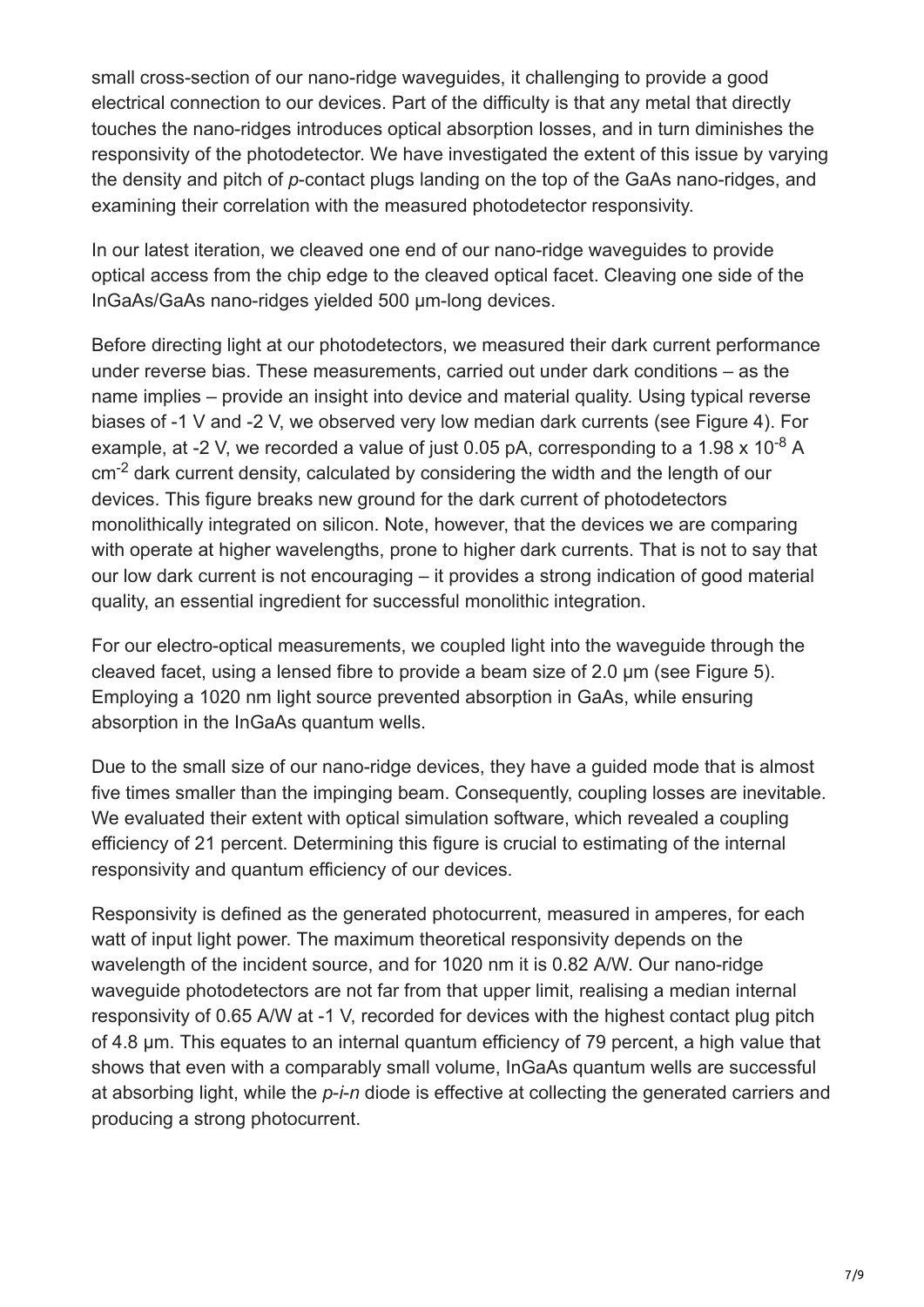

*Figure 7. Responsivity distributions for different biases and p-contact plug pitches. Simulated transmission values for different p-contact plug pitches, scaled to right vertical axis. (Inset) Table of median responsivity values. For more details, see C. I. Ozdemir et al. Dec. 2020, pp. 1–4, doi: 10.1109/ECOC48923.2020.9333310*

Investigating the performance of our photodetectors with different values for the top contact plug pitch showed that this distance has a strong correlation with the measured responsivity (see Figure 6). Decreasing the density of the contact plug – that is, increasing the pitch distance – cuts light absorption by the metal. This means that as the light propagates through the waveguide, more is absorbed by the InGaAs quantum wells. We have confirmed this behaviour with 3-dimensional optical simulations (see Figure 7).

Our successes to date highlight the great potential of our nano-ridge technology for enabling scalable monolithic integration of high-quality III-V optical devices on a silicon platform. With this approach, we have already enjoyed record-breaking performances. The strength of our architecture is that we have a range of building blocks for III-V devices on silicon. Highlighted here are our InGaAs/GaAs waveguides, operating as photodetectors, and InGaAs quantum wells, which are used as active absorbing media but have previously provided optically pumped lasing.

We continue to advance the capability of our technology. Very recently, we have expanded to ternary InGaAs nano-ridges, opening a pathway to integrating devices that function at longer wavelengths. This is yet another step towards the fabrication of optical